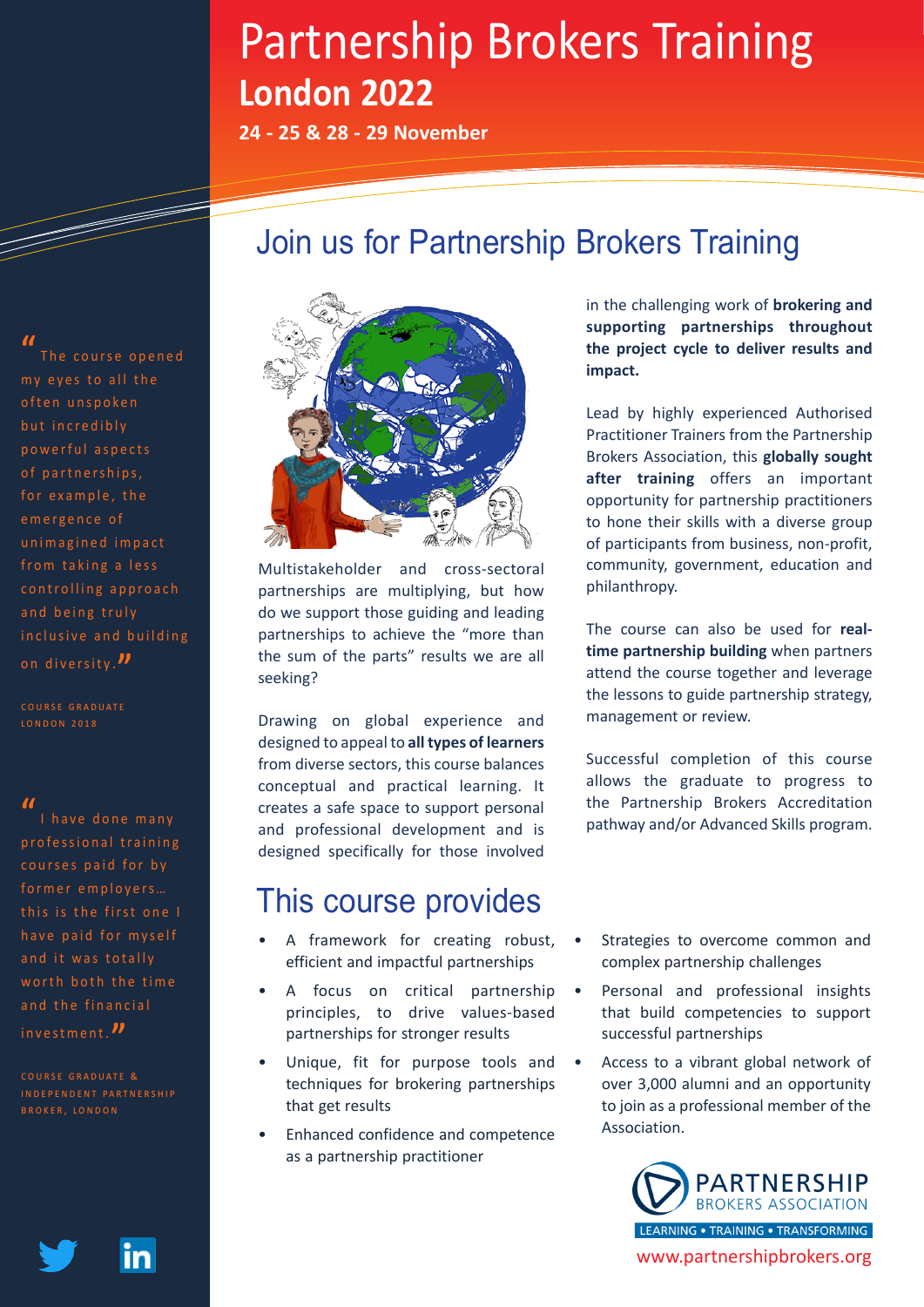# Partnership Brokers Training Do you manage diverse partnerships & groups?

#### **"**

<u>Santa Baratas de Brasilia do Brasilia do Brasilia do Brasilia do Brasilia do Brasilia do Brasilia do Brasilia </u>

I have enjoved a number of wonderful professional d e v e l o p m e n t o p p o r t u n i t i e s throughout my career, but the Partnership Brokers Training is certainly at the top of that list! I believe the content, expert instruction, and inspiring colleagues form a magical p r o d u c t that is second to none!**"**

COURSE GRADUATE Canada

#### **ENQUIRIES**

Please contact: **training@partnershipbrokers.org**

#### **INDICATIVE TIMETABLE**

www.bit.ly/PBTTimetable



#### Who should attend this course?



This training is for active practitioners involved in management and development of m ulti-stakeholder partnerships and is **not** an introductory

course. Participants will have experience working to build effective and innovative collaboration between two or more partners. Past graduates have come from business, government, international agencies and non-profits working in diverse spheres.

#### **Admission to the course is by application.**

#### Further Training Opportunities



Participants who successfully complete the training will be awarded a Partnership Brokers

Association certificate and access to a globel professional alumni of over 4,000 graduates. PBA alumni may apply for **Advanced Practice** training, including a mentored program leading to professional qualifications as an **Accredited Partnership Broker**.

### ambitious results Worldwide Training

All training dates and locations worldwide: **www.bit.ly/PBAtraining**

#### Partnership Brokers Association



The Partnership Brokers Association, established in 2003, is the international professional body and training resource for those **managing and developing partnership processes**. PBA's training work is informed and regularly updated in consultation with international practitioners.

**PBA is dedicated to promoting professionalism and integrity in brokering multi-stakeholder partnership for sustainable change and impact by:**

- Elevating partnering knowledge and practice so that collaborations can become truly transformational
- Supporting partnership brokers to take a principled and skilled approach to reach the highest standards of partnership excellence
- Promoting the critical importance of the partnering process for decision makers in all sectors to achieve



www.partnershipbrokers.org